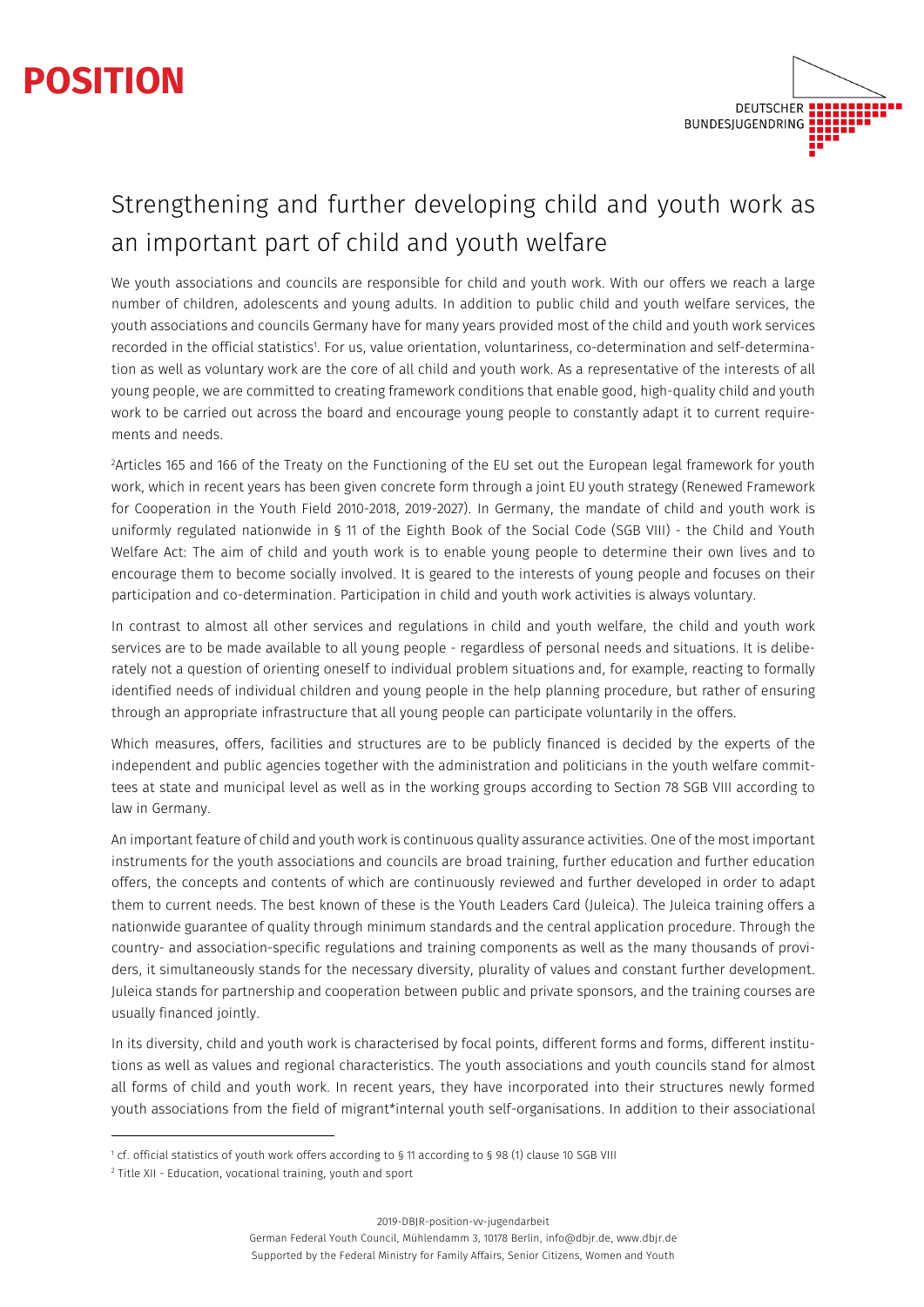

work, they thus cover the various forms of child and youth work as mentioned in Section 11 (3) SGB VIII: extracurricular youth education and in particular political education, youth work in sport, play and sociability, work-related, school- and family-related youth work, international youth work, child and youth recreation and youth counselling<sup>3</sup>.

International youth work is a core component of child and youth work and is largely implemented and managed by youth associations and councils. Central elements of this work of the youth associations and councils are life and learning experiences, which promote global and intercultural learning in a special way. Youth associations and councils stand for value-oriented encounter work at eye level with partners from other countries and promote mutual tolerance. Of particular importance is the participation of young people in the planning and implementation of international youth exchanges. International youth work is an important and competent mediator and actor because it acts independently of government agencies and contributes to the participants' own formation of opinion and critical debate - especially in countries where the political framework conditions are difficult for civil society actors.

### Further developing child and youth work

Child and youth work requires constant further development in line with the needs and interests of young people and social developments. The youth associations and councils are currently providing an important impetus together with the other sponsors of child and youth work with their commitment to a regular Federal Congress on Child and Youth Work, which is intended to provide a space to shed light on current developments and conduct necessary discourses on sustainable child and youth work, bring science and practice together and thus set important impulses for the future of child and youth work.

At the European level, the 3rd European Youth Work Convention will be a relevant milestone for the further development of child and youth work in Europe. Despite different traditions and definitions, it is important and right to consolidate a common, European understanding and to promote non-purposeful and subsidiarily organised child and youth work in the interest of children and young people in Europe.

The ongoing process of further developing Book VIII of the Social Code has less of a focus on child and youth work, although some debates - not least the long-awaited introduction of the inclusive solution - will have a clear impact. In addition, the separate debate on the legal entitlement to all-day care at primary school age has a very direct influence on the future of child and youth work, as it has been understood at European and national level to date. Depending on the results, it can massively restrict the possibilities for child and youth work to offer its services to young people in accordance with the basic principles anchored in § 11 SGB VIII, among others, for example, if municipalities reduce or even stop financial support for work with children because they are "already looked after throughout the day".

#### Child and youth work under pressure

In an international comparison, the hitherto good federal legal framework for child and youth work in Germany becomes clear, which is expressed not only by the legal anchoring in Book VIII of the Social Code but also by the participation rights in the decision-making structures of the youth welfare committee as well as by an understanding based on subsidiarity and partnership between the public and independent agencies. Nevertheless, child and youth work has come under increasing pressure in recent years.

2019-DBJR-position-vv-jugendarbeit

<sup>3</sup> cf. § 11 (3) Sections 1- 6 SGB VIII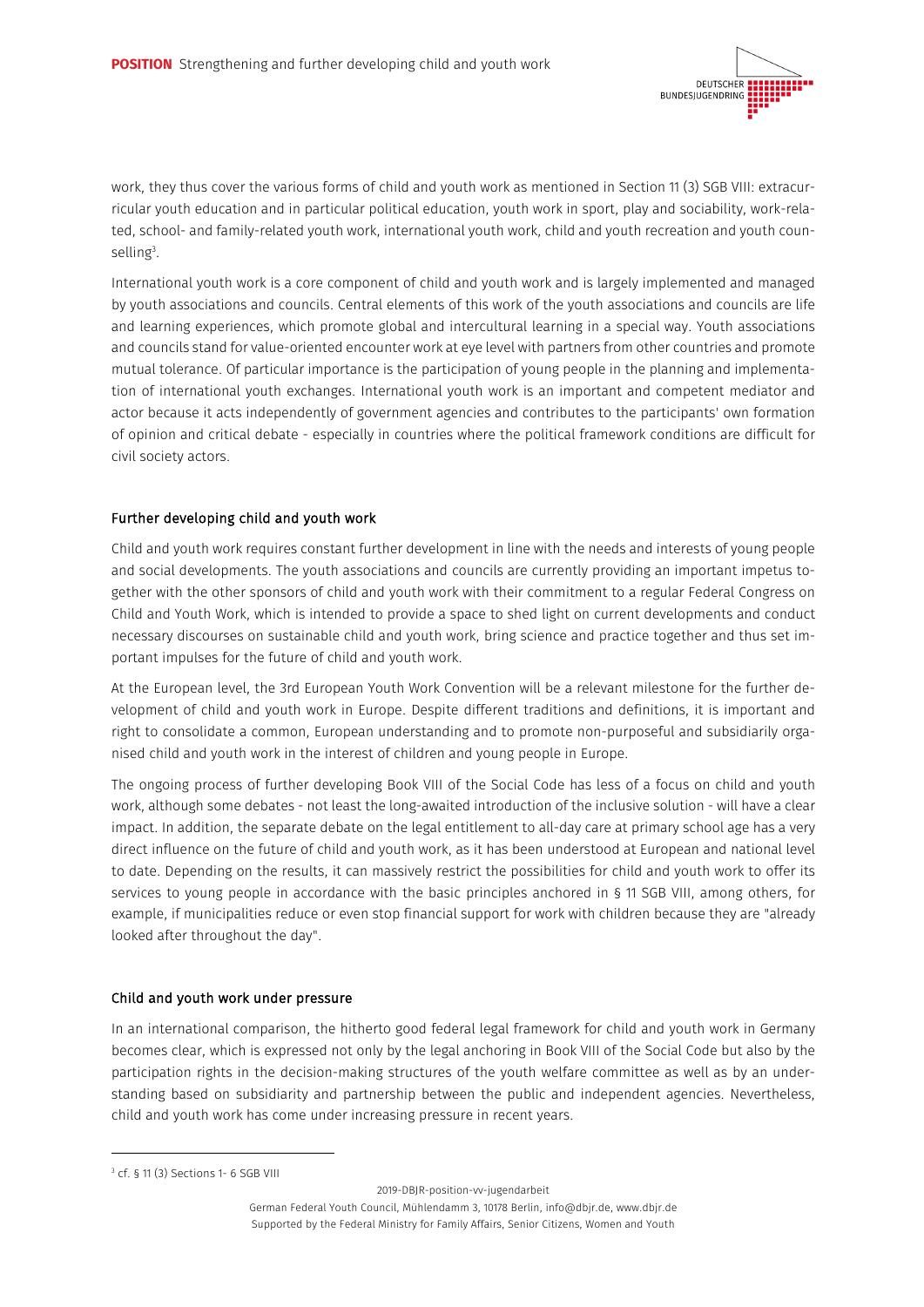

Public spending on child and youth work is falling from year to year in comparison with the total expenditure on child and youth welfare. This is not only due to the fact that child and youth welfare has taken on more tasks overall and thus the total expenditure is rising, but also to the fact that funds for child and youth work are rising less than the rate of inflation throughout Germany. As a result, the funds decrease in price-adjusted terms, which means that quantity and quality can be less and less assured. This is aggravated by massive differences between the individual federal states.

Bureaucratic requirements and requirements, on the other hand, are constantly increasing. This increases the personal, legal and financial risks for all those involved, especially the volunteers. Since child and youth work, as it currently exists in Germany, is unthinkable without strong voluntary commitment, the pressure on child and youth work also increases. The promotion of child and youth work is increasingly secondary to other services of general interest. In spite of the clear legal situation, which states that Sections 11 and 12 SGB VIII are mandatory tasks, the funds for child and youth work in many municipalities, but also beyond that, are wrongly regarded as voluntary benefits. This often leads to child and youth work losing importance. It appears less frequently in the perception of society as a whole, is also less often the subject of the deliberations of the youth welfare committees, and in youth welfare planning it is often at best only rudimentarily included.

Child and youth work is increasingly less taught and researched at German universities and other training centres. A gradual reduction in the number of chairs has been observed in recent decades. Professional training of youth workers becomes a marginal phenomenon. The aggravation of the shortage of skilled workers especially for child and youth work is a consequence. In addition, the occupational specialisation and the function and role of skilled workers in the field are interpreted differently, both by training institutions and universities and also by employees.

Cooperation between public and independent child and youth welfare services has been an essential feature of child and youth welfare services in Germany for decades. However, this has changed dramatically in recent years in child and youth work, among other areas. Whereas it has hitherto been determined by partnership and the application of the subsidiarity principle in the sense of section 3 (2) or (3) SGB VIII, principles of the market economy increasingly dominate. Instead of securing the necessary infrastructure (facilities, personnel, structures, etc.) through appropriate long-term funding, largely only individual measures will be subsidised. These are then often no longer promoted according to section 74 SGB VIII by selecting the best concepts after proper assessment, but the services are put out to tender and purchased according to an award procedure oriented to economic efficiency. The interests of young people and quality, especially if they cannot be expressed in figures or are even sustainable, are hardly taken into account.

Conflicts also arise where state parallel structures are set up that compete with the independent agencies and neglect both the subsidiarity and the agency principles. We are already beginning to perceive this in the German context - particularly in connection with European players or project financing. We can see where this creeping departure from the subsidiarity principle can lead in neighbouring European countries, where the establishment of parallel structures is forcing civil society actors in child and youth work to restrict their work or to stop it altogether. In particular, government constellations within and outside Europe, which propagate an increasingly authoritarian and illiberal understanding of the state, have increasingly led in recent years to the prevention of the involvement of non-governmental child and youth welfare organisations.

Child and youth work, which gives civil society organisations many opportunities to participate in shaping the future in accordance with the subsidiarity principle, is to a certain extent a guarantee for an open democracy. We observe that in particular the work of youth associations and youth councils, with their special role as self-organisations and as representatives of young people's interests in other European and non-European countries, is increasingly being restricted, which is now also evident in parts of Germany.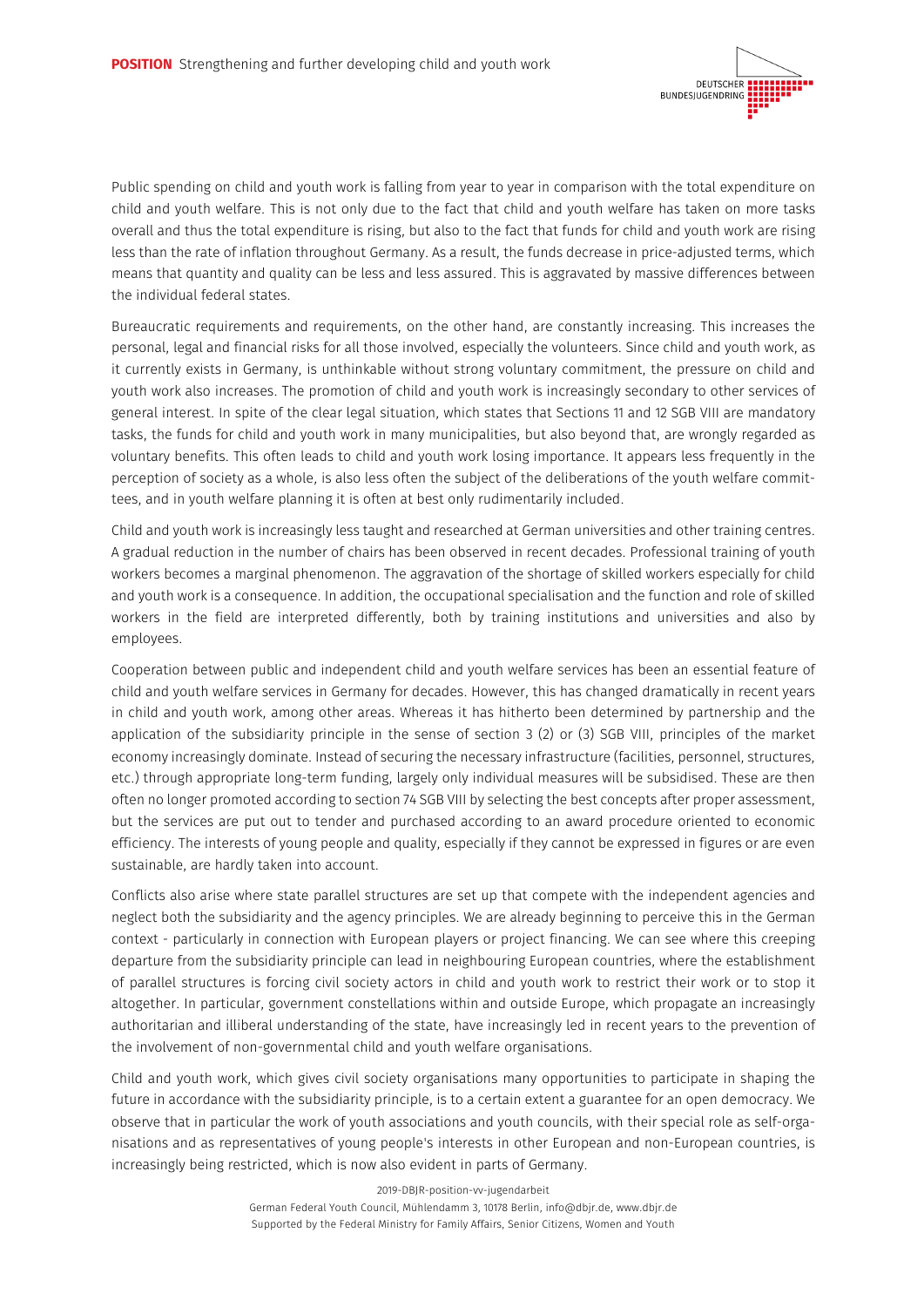

At the same time, child and youth work is increasingly used for other purposes, such as day-care services in connection with all-day schooling, extremism prevention and other prevention tasks. Child and youth work was and is willing to make its contribution to these important social tasks. However, this must not be at the expense of their original tasks: Ensuring participation for young people, providing scope for personal development and creating leisure activities for young people.

It is planned to introduce an individual legal entitlement to full-day care for children of primary school age. The legal claim is to be anchored in the SGB VIII and regulates the claim of a care in the afternoon. In view of the general conditions (lack of skilled workers, spatial conditions in schools, financing, etc.), this very ambitious project raises many questions. No conceptual approaches are yet known as to how full-day care should be ensured. However, the effects on child and youth work depend on these.

### Child and youth work in our responsibility

We as youth associations and councils are just as much in demand to further develop child and youth work. We must broaden our view and be able to perceive the debates on inclusion, digitisation, intercultural diversity and special needs in structurally weak regions in child and youth work, including those of youth associations and councils.

Child and youth work must remain a central field of action within child and youth welfare - with the appropriate framework conditions and the necessary support.

That's why we're demanding

- Strengthen subsidiarity and partnership! The relationship between the public bodies, i.e. the federal states and municipalities but also the federal government, and the independent bodies responsible for child and youth work must again be characterised more strongly by subsidiarity and partnership. In the everyday life of child and youth work it must again become noticeable that the "public youth welfare service works in partnership with the independent youth welfare service for the benefit of young people and their families and in doing so respects the independence of the independent youth welfare service in the objective and implementation of its tasks as well as in the design of its organisational structure"4 . This also means that public youth welfare services will refrain from taking their own measures where appropriate facilities, services and events are operated or can be set up in good time by recognised bodies providing free youth welfare services<sup>5</sup>.
- Strengthen mandatory structures of participation at all levels! Youth associations and rings are experts\* in child and youth work. As independent sponsors, they bring together young people who volunteer their time. Their role in child and youth work should be recognised and strengthened. For this reason, there is a need at the various levels for the independent agencies to be able to participate in the process in a spirit of partnership and in accordance with the subsidiarity principle enshrined in law. The successful mechanisms in the Child and Youth Welfare Act, which also strengthen the municipal, state and federal levels, must be transferred to the European structures in Germany. For example, the awarding practice of European funding will in future require mandatory structures for the participation of youth associations and councils as well as binding monitoring bodies for civil society.

2019-DBJR-position-vv-jugendarbeit

<sup>4</sup> cf. § 4 (1) SGB VIII

<sup>5</sup> cf. § 4 (2) SGB VIII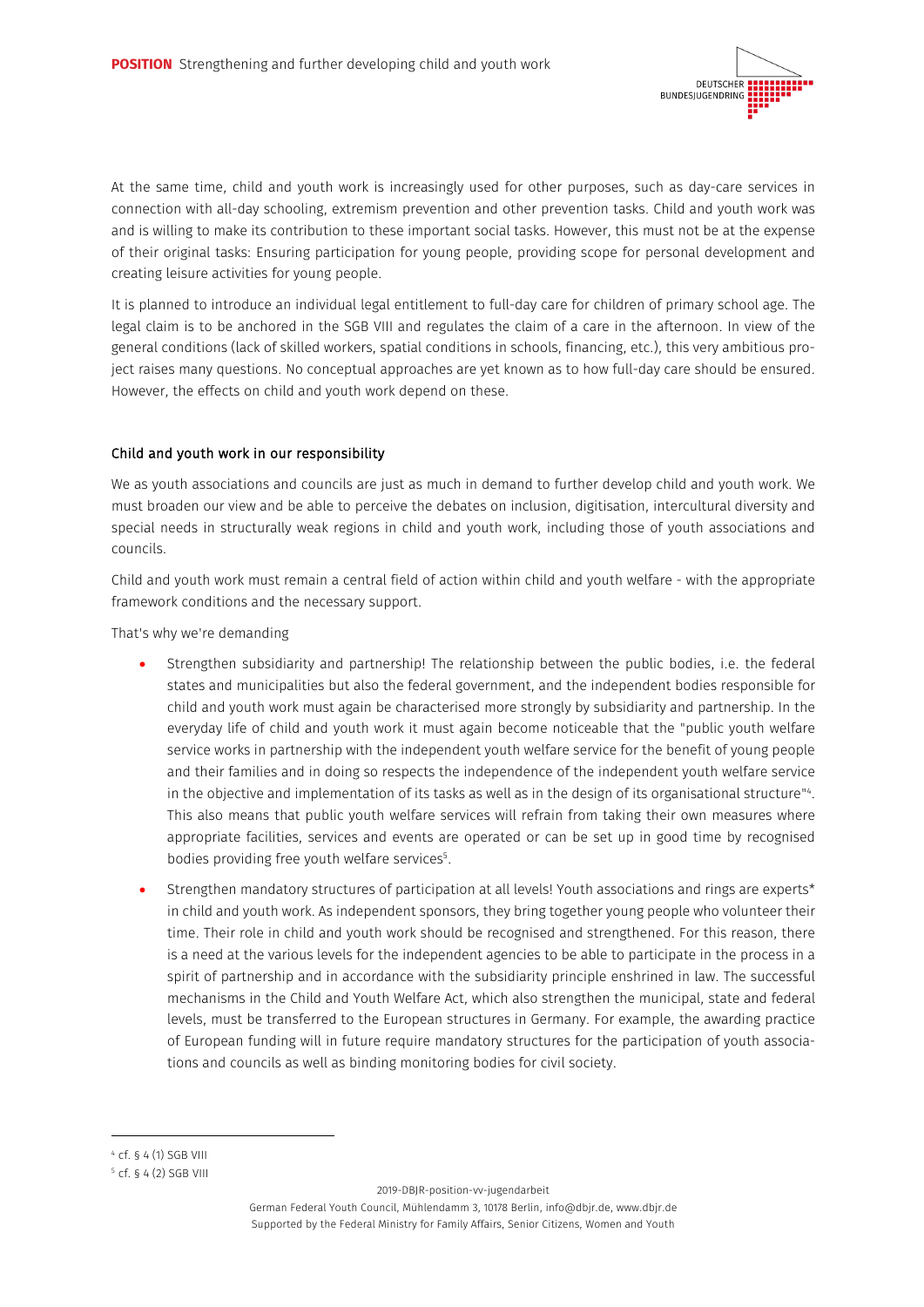

- Enable free space! In the context of the planned "all-day care for children of primary school age", we do not consider a care offer to be sufficient. Local educational landscapes must be designed in such a way that the providers of child and youth work have a realistic opportunity to contribute themselves and their offerings to the whole day in the interest of the children. That is why it is necessary to choose freely where the child and youth work offers take place. We reject a pure school centering. Instead, it must be ensured that offers can continue to be made on a voluntary basis and that the wish and the right to vote as well as the pluralism requirement resulting from Book VIII of the Social Code, according to which the diversity of youth organisations is to be promoted, are not restricted. This applies in particular to the offers of youth association work and other group-related offers which are dependent on regularity. Allday childcare services for primary school children must be and remain part of child and youth welfare services and meet their standards. In addition to the question of quality, comprehensive and demandoriented youth welfare planning and thus sufficient equipment and financing must be ensured so that full-day care in the municipalities is not at the expense of child and youth work.
- Reduce formalisation and bureaucracy! Especially for charitable and voluntary child and youth work, regulations must be found which fulfil their respective purpose and at the same time do not overburden volunteers. For example, the protection of children and young people is elementary - especially for us youth associations and councils. Protection must not necessarily be sought through formalisation and bureaucratisation, such as Section 72a SGB VIII. The aim is rather to jointly develop practice-oriented protection concepts and handouts, to offer regular training, and to have contact persons in the youth welfare offices who can also be reached outside normal office hours. Bureaucratic regulations, such as travel law, make voluntary child and youth work increasingly impossible. That demotivates young people. Legislators and administrations are called upon to differentiate between commercial offers, private space and youth association offers in the dialogue and on the basis of absolutely justified goals in the concrete implementation. In the field of international child and youth work, rigid promotion criteria in particular restrict the exchange of ideas. There is a need for more flexibility in the eligibility criteria, for example the recognition of costs abroad.

2019-DBJR-position-vv-jugendarbeit